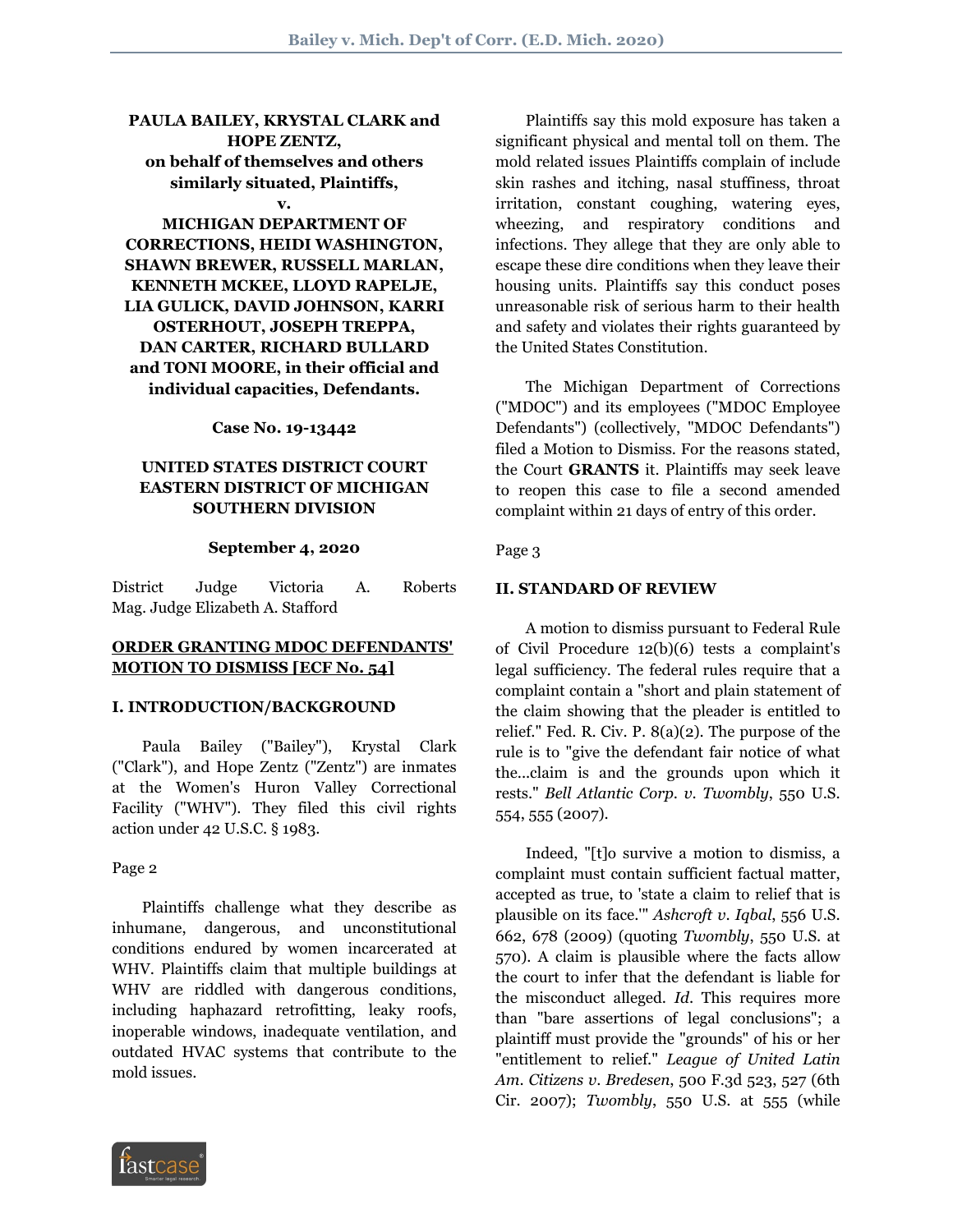detailed factual allegations are not required, a pleading must offer more than "labels and conclusions" or "a formulaic recitation of the elements of the cause of action"). Ultimately, the question is "'not whether [the plaintiff] will ultimately prevail' . . . but whether [the]

## Page 4

complaint [is] sufficient to cross the federal court's threshold." *Skinner v*. *Switzer*, 562 U.S. 521, 529-30 (2011).

 In deciding a motion under Fed. R. Civ. P. 12(b)(6), the court must construe the complaint in the light most favorable to the plaintiff, accept as true all well-pled factual allegations, and draw all reasonable inferences in favor of the plaintiff. *Bassett v*. *Nat'l Collegiate Athletic Ass'n*, 528 F.3d 426, 430 (6th Cir. 2008). The court "may consider the complaint and any exhibits attached thereto, public records, items appearing in the record of the case and exhibits attached to defendant's motion to dismiss so long as they are referred to in the complaint and are central to the claims contained therein." *Id*.

# **III. ANALYSIS**

# **A. MDOC Has 11th Amendment Immunity**

 Although Plaintiffs allege a plethora of claims that lump MDOC and MDOC Employee Defendants with all other Defendants and accuse them of misconduct, MDOC argues that it has immunity from suit under the Eleventh Amendment. That is correct. *See Brown v*. *Washington*, No. 19-1308, 2020 WL 1492020, at \*2 (6th Cir. Mar. 16, 2020) ("as an arm of the State, the Michigan Department of Corrections is absolutely immune from suit under

### Page 5

the Eleventh Amendment); *Sims v*. *Mich*. *Dep't of Corr*., 23 F. App'x 214, 215 (6th Cir. 2001) ("Because the MDOC is a state agency and the state of Michigan has not consented to civil rights



suits in the federal courts, the MDOC is entitled to Eleventh Amendment immunity.") (internal citations omitted).

 Plaintiffs may not maintain a § 1983 action against MDOC, unless the state waives immunity or Congress expressly abrogates Eleventh Amendment immunity by statute. *See Pennhurst State Sch*. *& Hosp*. *v*. *Halderman*, 465 U.S. 89, 98-101(1984); *Alabama v*. *Pugh*, 438 U.S. 781, 782 (1978); *O'Hara v*. *Wigginton*, 24 F.3d 823, 826 (6th Cir. 1993).

The claims against MDOC are dismissed.

## **B. MDOC Employee Defendants**

 Plaintiffs sue MDOC employees in their individual and official capacities for monetary damages and declaratory and injunctive relief. The MDOC Employee Defendants are: (i) Heidi Washington, MDOC Director; (ii) Shawn Brewer, Warden at WHV; (iii) Russell Marlan, Deputy Director for Field Operations Administration at MDOC; (iv) Kenneth McKee, Deputy Director of the Correctional Facilities Administration; (v) Lloyd Rapelje, Assistant Deputy Director for the Correctional Facilities Administration; (vi) Lia Gulick, Acting Deputy Director for Budget and Operations; (vii) David

### Page 6

Johnson, Deputy Warden at WHV; (viii) Karri Ousterhout, Deputy Warden at WHV; (ix) Joseph Treppa, Physical Plant Supervisor; (x) Dan Carter, Physical Plant Supervisor; (xi) Richard Bullard, Physical Plant Superintendent; and (xii) Toni Moore, State Administrative Manager.

# **a. Official Capacity Claims For Monetary Damages Are Barred**

 MDOC Employee Defendants argue that Plaintiffs make an impermissible request for monetary damages under § 1983 against them in their official capacities. Plaintiffs say they do not seek monetary damages under § 1983. To the extent they do, such claims are barred.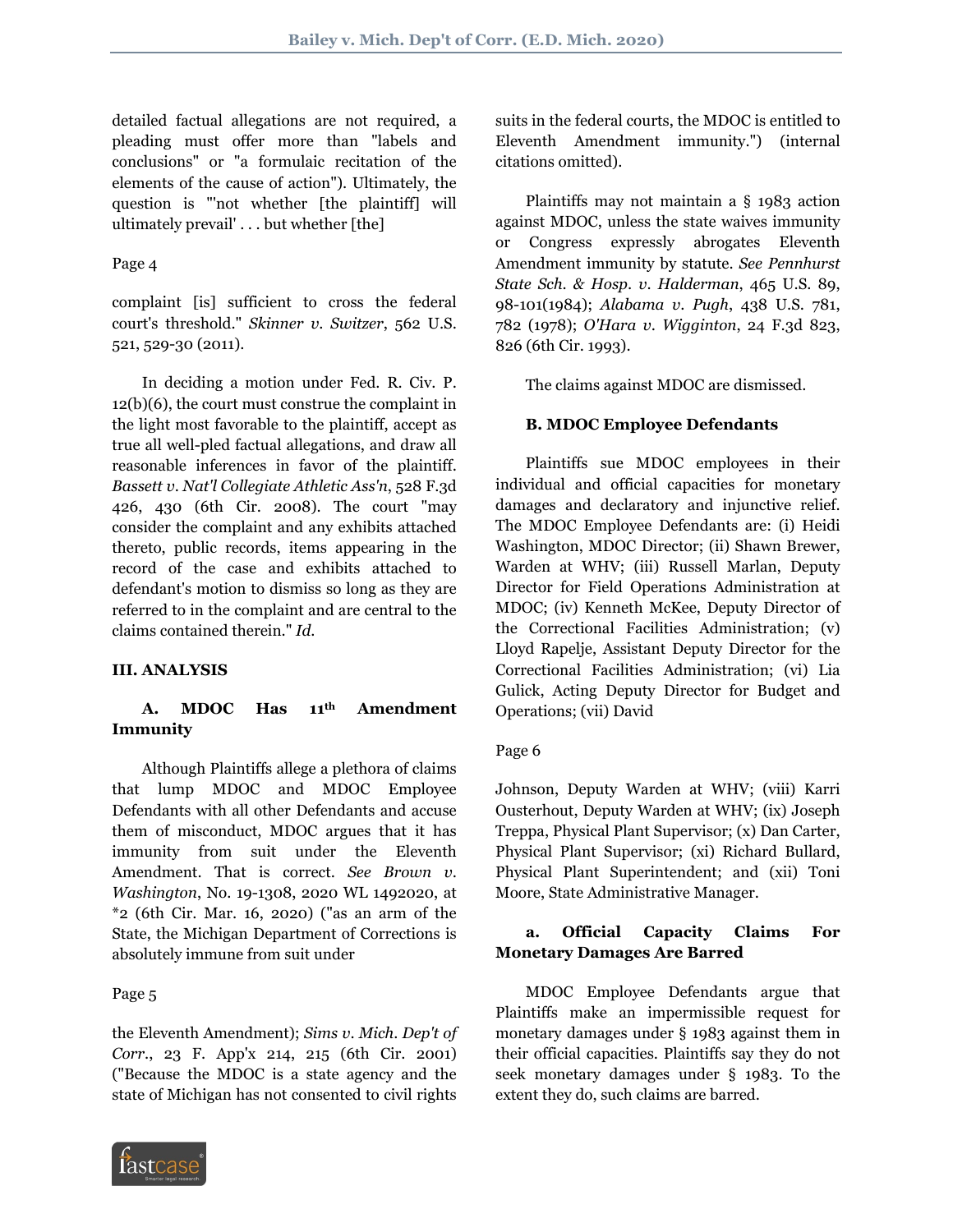A suit against an individual in his official capacity is equivalent to a suit against the governmental entity (i.e. MDOC). *See Will v*. *Mich*. *Dep't of State Police*, 491 U.S. 58, 71 (1989); *Matthews v*. *Jones*, 35 F.3d 1046, 1049 (6th Cir. 1994). And, an official capacity defendant is absolutely immune from monetary damages. *Will*, 491 U.S. at 71; *Turker v*. *Ohio Dep't of Rehab*. *& Corr*., 157 F.3d 453, 456 (6th Cir.1998).

# **b. Individual Capacity Claims For Injunctive Relief Are Barred**

 MDOC Employee Defendants argue that Plaintiffs are not entitled to seek injunctive relief against them in their individual capacities. Plaintiffs say

Page 7

they only seek injunctive relief against the MDOC Employee Defendants in their official capacities.

 "Just as a plaintiff cannot sue a defendant in his official capacity for money damages, a plaintiff should not be able to sue a defendant in his individual capacity for an injunction in situations in which the injunction relates only to the official's job, i.e., his official capacity." *Mental Health Servs*. *of Belmont v*. *Mental Health & Recovery Bd*. *Serving Belmont*, *Harrison & Monroe Cntys*., 150 F. App'x 389, 401 (6th Cir. 2005).

 Plaintiffs cannot obtain injunctive or declaratory relief from MDOC Employee Defendants in their individual capacities.

# **c. The Substantive Due Process Claims against MDOC Defendants are dismissed**

 The parties stipulated to dismissal of the substantive due process claims against MDOC Defendants.

# **d. Sufficiency of Pleadings**

 MDOC Employee Defendants contend that by only ever referring to them, as "MDOC



Defendants," Plaintiffs' amended complaint violates the notice pleading requirement of Fed. R. Civ. P. 8(a)(2) and fails to put them on notice of the nature of the claims against them specifically.

# Page 8

Plaintiffs' failure to allege how any specific MDOC Employee Defendant was personally involved and deliberately indifferent means that the amended complaint does not contain "factual content that allows the court to draw the reasonable inference that the [MDOC D]efendant[s are] liable for the misconduct alleged." *Iqbal*, 556 U.S. at 678.

 Defendants "can be held liable only on their own unconstitutional behavior." *Heyerman v*. *Cty*. *of Calhoun*, 680 F.3d 642, 647 (6th Cir. 2012).

 Although one or more of the MDOC Employee Defendants may have violated the Eighth Amendment, Plaintiffs fail to tie any specific MDOC Employee Defendant to any specific failing or shortcoming outlined in the amended complaint. "Plaintiff must state a plausible constitutional violation against each individual defendant - the collective acts of defendants cannot be ascribed to each individual defendant." *Reilly v*. *Vadlamudi*, 680 F.3d 617, 626 (6th Cir. 2012). Such a failing requires dismissal.

# **IV. CONCLUSION**

 The Court **GRANTS** MDOC Defendants' Motion to Dismiss. MDOC is **DISMISSED WITH PREJUDICE**; Plaintiffs' amended complaint is otherwise **DISMISSED WITHOUT PREJUDICE.**

# Page 9

 Plaintiffs may seek leave to reopen this case to file a second amended complaint that complies with this Order within 21 days of entry of this Order. If Plaintiffs do refile, they must set forth counts and allegations that are specific and which